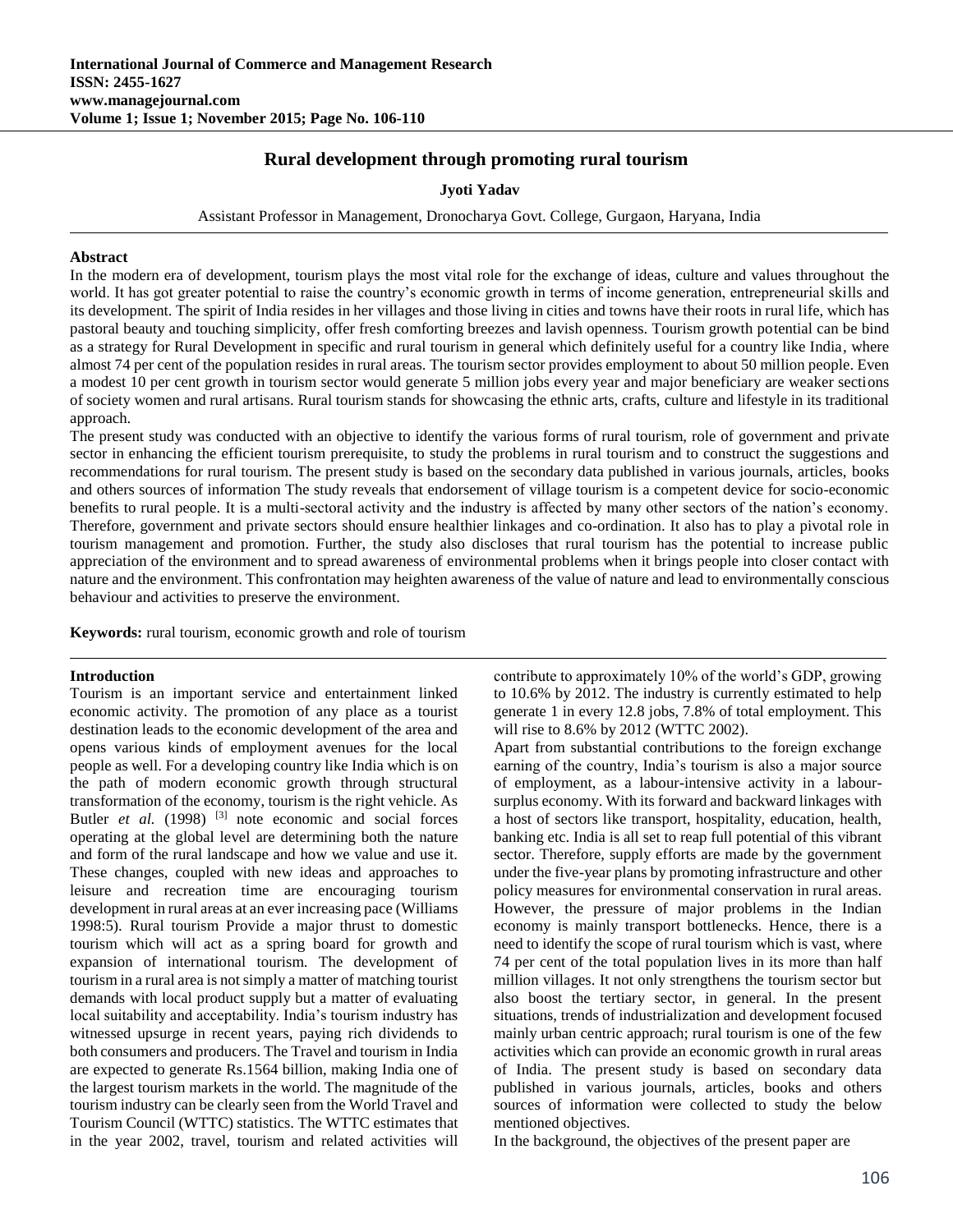- 1. To identify the various forms of rural tourism
- 2. To study the Role of the Government and Private sector in rural tourism.
- 3. To study the Problems in rural tourism
- 4. To construct Suggestions and Recommendations in rural tourism

### **Results and Discussion**

Rural tourism stands for showcasing the ethnic arts, crafts, culture and lifestyle in its traditional setting, and providing a platform for tourist to experience this. It also signifies promoting the concept of home-stay in the host community. Rural tourism has various forms of tourism such as farm tourism, nature tourism, heritage tourism, pilgrim tourism, adventure tourism, culture tourism etc.

## **a) Farm Tourism**

Some important farm tourism are explained as below:

- **1.** *Banni Khera Farm***,** it is spread over 10 acres of land, located in samar Gopalpur in Rohtak, in Haryana. It is designed on the lines of Vaastu Shastra. Farming is year round occupation with variety of activities occurring throughout the year. This farm has a tranquil location.
- **2.** *Kalki Mystic Farm House* is designed on the lines of Vastu Shastra. It spreads over 10 acres of land in Gari Hasru village near Sultanpur lake tourist complex in Gurgaon district, Haryana. Farming is year round occupation with variety of activities occurring throughout the year. The exclusive setting makes it an ideal place for people seeking an experience of true ethnic and cultural ethos and exposure of modern day farming.
- **3.** *Surijivan* Farm is located very close to New Delhi. It is lush green undulation sprinkled with the most breathtaking variety of colourful plants, then the mud house for a heady taste of village and rustic life. The adjoining village is famous for making handmade shoes and coloured baskets woven out of thatch. The tourist can be taken to these villages where they can purchase these if they like.

#### **b) Heritage Tourism**

India has glorious past which represents the rich heritage. The splendid architecture, minutely carved motifs, embellished facades of the heritage monuments narrates the immense skill of the craftsmen of the yore which have been fascinating the world for many centuries. The exquisite marble inlay work of Taj Mahal or the excellent fusion of science and art in Konarak Sun temple, all these depicts the story of golden past of the country. The number of important monuments and sites is so great that a single tour to discover the multifarious facets of its wonderful heritage is not enough. Nevertheless, it will give you an admirable glimpse into Indian history and heritage. At the end of your trip, you will surely develop a huge respect for the Indian heritage while craving for more such tours in near future.

#### **c) Pilgrim Tourism**

It is widely accepted view that India has been a country of spirituality from time immemorial. People seeking eternal quest and peace of mind used to come here to gain religious knowledge. Max Muller, Grearson, including Chinese travellers all came to India to seek knowledge. *Hinduism, Buddhism, Jainism* and *Sikhism* have originated on the Indian

soil. The unity in diversity is the keyword for the grand country. The great pilgrim destination for the Hindus is *Haridwar*. The *Chardhams yatra* is a major attraction for tourism in India. As far as the Buddhist pilgrimage is concerned, here too we have several pilgrim spots in the country that are associated with the birth and teaching places of Buddha. The city of *Sarnath* is popular among Buddha's first sermon, which revealed the eight fold path after his enlightenment. For Sikhs one of the most revered shrines is the *Hemkund Sahib*. This Pilgrims starts at the base camp of *Govind Dham*, The shrine trek to a height of 4329 metres to pray at the world's highest *Gurudwara*.

### **d) Adventure Tourism**

As most rural tourism trips would be in the lap of nature, fishing, hunting, trekking, and bird watching could go with it. India has an endless scope of adventure rural tourism because of its diverse topography and climate. The mountains regions offer umpteen scope for mountaineering, rock climbing, trekking, skating and safaris while the rushing rivers from these mountains are just perfect for river rafting, canoeing and kayaking. The oceans are not behind in any manner as well. The forest and the desert regions have their own distinct place in providing scope for adventure rural tourism. Nature Tourism India has varied topographical features that range from the snow capped mountains to exquisite back-water. Everything related to nature can be found in villages of this country. The nature tours in India also include the scenic hill destinations that are some of the most sought after tourist spots in the country. Visitors can explore the paradisiacal destinations like Kodai-kanal, shimla, Munnar, Darjeeling and many more. Nature has played a key role in enticing the people to travel from one part to another in search of natural treasures and also to explore its hidden mysteries. Kerala is known as God's own country. It is undoubtedly the most captivating destination of south India. Its tropical setting is bestowed with greenery and breathtaking back-waters. Peep into village life of people here and observe their routine while enjoying the exquisite surroundings. The whispering palm groves and swaying paddy fields combine to enrich the charm of the place.

**Role of Government and private Sectors in Rural Tourism** Falling income levels, lesser job opportunities in the rural areas lead to poverty in the rural areas. The rural tourism can provide a solution to all these problems. In order to promote village tourism for socio-economic benefits to rural and its new geographic regions, the government of India have indentified some areas under Endogenous Tourism Project (ETP) of United Nation Development Programme (UNDP) across the country as a tourist spots in rural areas. The project promoted people's institutions, developed skills for hospitality and marketing in 31 sites of the 139 rural tourism destinations. These 31 villages are spread across the 20 states. The Government should aim to achieve necessary linkages and synergies in the policies and programs of all concerned Departments/agencies by establishing effective co-ordination mechanisms at Central, State and District levels. The focus of national policy, therefore, will also be to develop tourism as a common Endeavour of all the agencies vitally concerned with it at the Central and State levels, public sector undertakings and the private sector. The policy of government to encourage rural people's participation in tourism development including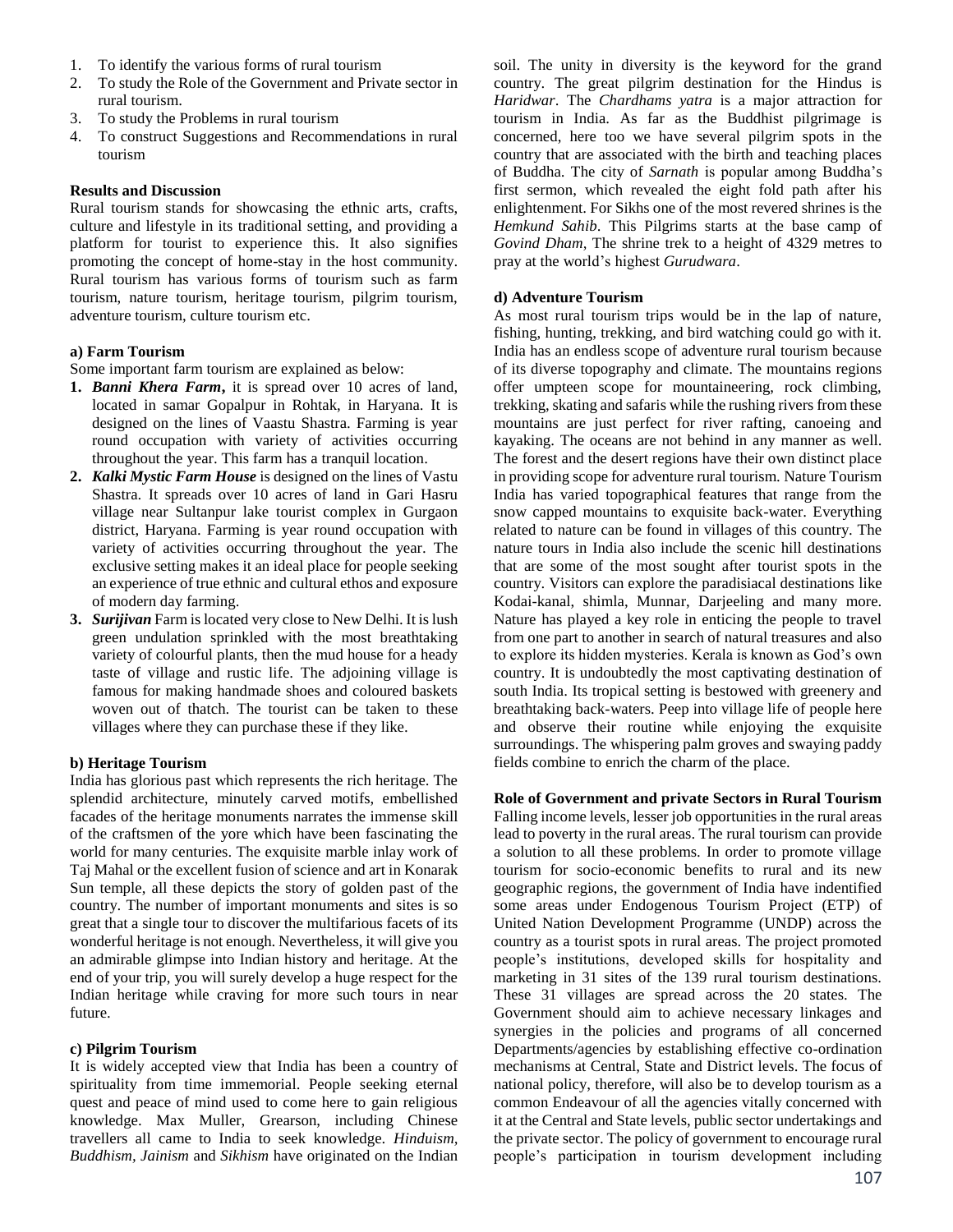Panchayati Raj institutions, local bodies, Co-operatives, nongovernmental organisations and enterprising local youth to create public awareness and to achieve a wider spread of tourist facilities. However, focused attention will be given for the integrated development of identified centres with well directed public participation*.* 

### **Role of the Government**

Tourism is a multi-sectoral activity and the industry is affected by many other sectors of the national economy. The State has to, therefore, ensure intergovernmental linkages and coordination. It also has to play a pivotal role in tourism management and promotion. The specific role of the Government should be to:

- Provide basic infrastructural facilities including local planning and zoning arrangements.
- Plan tourism development as a part of the overall area development strategy.
- Create nucleus infrastructure in the initial stages of development to demonstrate the potential of the area.
- Provide the required support facilities and incentives to both domestic and foreign investors to encourage private investment in the tourism sector.
- Rationalize taxation and land policies in the tourism sector in all the States and Union Territories and in respect of land owned by Government agencies like Railways.
- Introduce regulatory measures to ensure social, cultural and environmental sustainability as well as safety and security of tourists.
- Ensure that the type and scale of tourism development is compatible with the environment and socio-cultural milieu of the area.
- Ensure that the local community is fully involved and the benefits of tourism accrue to them.
- Facilitate availability of trained manpower particularly from amongst the local population jointly with the industry
- Undertake research, prepare master plans, and facilitate formulation of marketing strategies.
- Organize overseas promotion and marketing jointly with the industry.
- Initiate specific measures to ensure safety and security of tourists and efficient facilitation services.

## **Role of Private Sector**

Tourism has emerged as the largest export industry globally and all over the globe private sector has played the lead role in this growth. The private sector has to consider investment in tourism from a long term perspective and create the required facilities including accommodation, time share, restaurants, entertainment facilities, shopping complexes, etc. in areas identified for rural tourism development. Non-core activities in all airports, major stations and interstate bus terminus such as cleanliness and maintenance, luggage transportation, vehicles parking facilities, etc. should be opened up to private operators to increase efficiency and profitability. A constructive and mutually beneficial partnership between the government and the private sectors through all feasible means is an absolute necessity for the sustained growth of tourism. It is, therefore, the policy of the Government to encourage emergence of such a partnership. This will be achieved by creating a Tourism Development Authority consisting of senior officials of the Government and tourism experts and professionals from the

private sector. The specific role of the Private Sector should be to:

- Build and manage the required tourist facilities in all places of rural tourist interest.
- Assume collective responsibility for laying down industry standards, ethics and fair practices.
- Ensure preservation and protection of rural tourist attractions and give lead in green practices.
- Sponsor maintenance of monuments, museums and parks and provision of public conveniences and facilities.
- Involve the local community in tourism projects and ensure that the benefits of tourism accrue to them in right measure.
- Undertake industry training and man-power development to achieve excellence in quality of services.
- **Participate in the preparation of investment guidelines and** marketing strategies and assist in database creation and research.
- Facilitate safety and security of tourists
- Endeavour to promote tourism on a sustained and long term perspective.
- Collaborate with Govt. in the promotion and marketing of destinations.

Voluntary agencies and volunteers have to contribute their expertise and understanding of local ethos to supplement the efforts of other sectors to provide the human touch to tourism and foster local initiatives. All such efforts shall be encouraged.

### **Problems in Rural Tourism**

In order to further accelerate the development of tourism in the country, rural tourism as a major engine of economic growth. A National Tourism Policy-2002 was announced by the Government with, inter-alia attempts to position India as a global brand to take advantage of the global travel and trade and the vast untapped potential of India as a destination especially in rural areas of India. Acknowledge the critical role of private sector with government working as an active facilitator and to Create and develop integrated tourism circuits based on India's unique civilisation, heritage and culture in partnership with states, private sector and other agencies. Ensure that the tourist to India gets physically invigorated, mentally rejuvenated, culturally enriched, and spiritually elevated. The tourism industry of India is based on certain core nationalistic ideals and standards which are: *Swaagat* or welcome, *Sahyog* or cooperation, *Soochanaa* or information, *Sanrachanaa* or infrastructure, *Suvidha* or facilitation, Safari or cleanliness and *Surakshaa* or security. The rural tourism industry in India is victim of problems like –

- Low share in the world only 0.38 per cent
- Inadequate capacity e.g. 85,481 hotel rooms as against 8, 97,206 in China
- Costly travel soaring fuel surcharges, poor flight management etc
- Poor organization fragmented market, poor advertising, stringent rules for service providers
- Underdevelopment of technical and social infrastructure bad roads, improper health and hygiene, communication gaps, etc
- Gap between demand and supply of manpower
- **Lapses** in security and safety incidents of tout and harassment of tourists in some places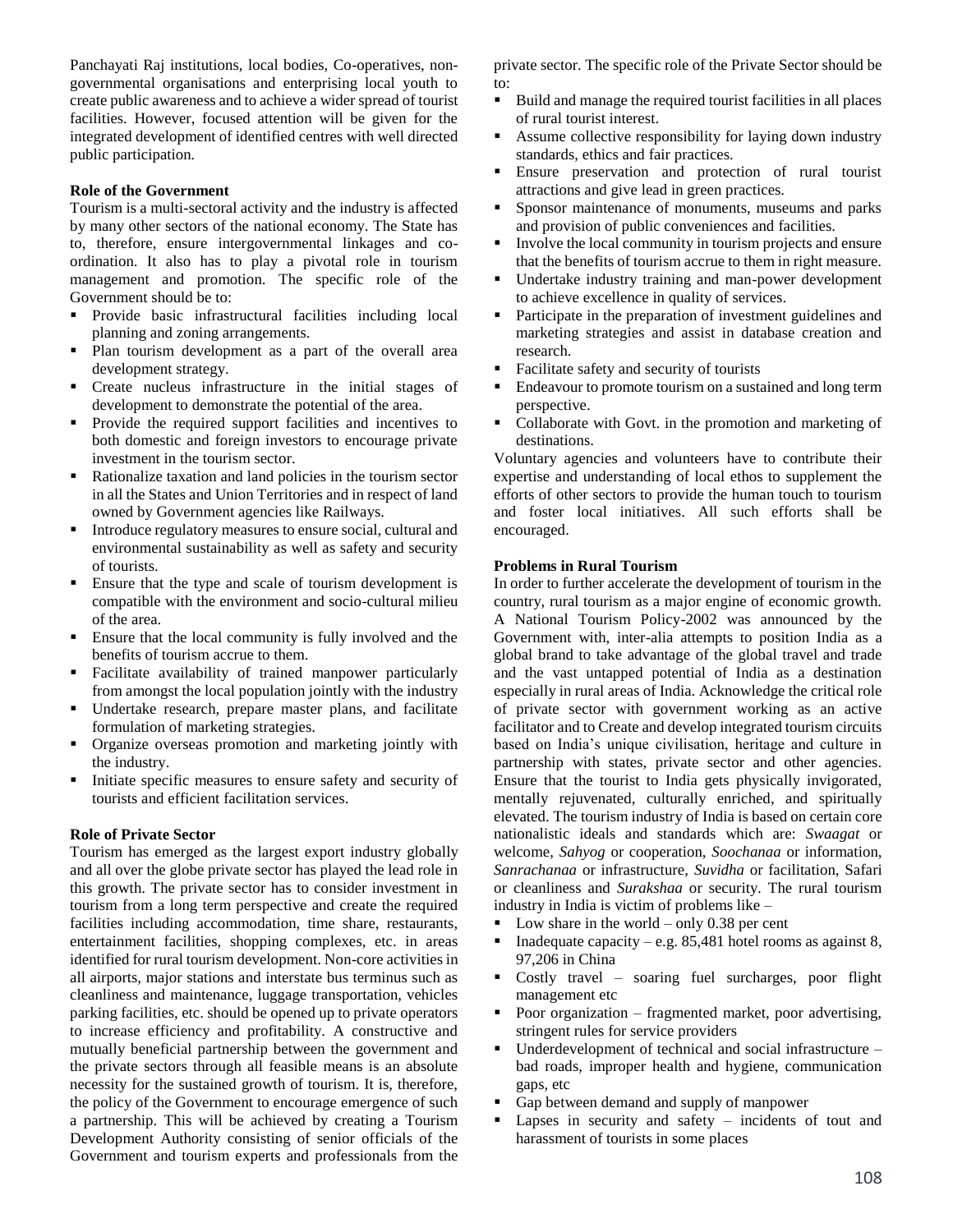- $\blacksquare$  Uneven progress slow growth of village tourism, lack of information about tourist profile etc.
- Broken-up agrarian structure (small, non-contiguous fields) prevents taking advantage of economies of scale
- Lack of capital and its significant dispersion, which prevents modernization investments and
- These constraints have led to poor visitor experience, and slow growth of revenue.

However, the concentrated efforts of industry and the Government are coordinated to solve these problems. They could mobilize voices of many world-wide agencies like National Geographic to endorse and assure safe rural tourism in India for the travelling community and promoted India as a must see destination.

## **Suggestions and Recommendations for Rural Tourism in India**

A complete rural tourism package can be provided through initiation by the local government bodies of activities such as beautification campaigns, sponsorship of special events that tie in with local tourist attractions and participation of all businesses in the area.

- Good community leadership; Successful tourism promotion and development requires good leadership by open minded and enthusiastic persons from local village agent, community groups, the business community and Non government organizations.
- Support and participation of local government; The role of local government is especially important in the following areas; funding for tourism development and promotion, creating and maintenance of infrastructure necessary for tourism, zoning and maintenance of the community so that it looks clean and appealing to tourists and educational support for farmers.
- Sufficient funds for tourism development; Most of the rural communities depend on public funds that are very often insufficient to cover all the needs of the rural community; private funds are something that most often can't be reached since local people do not have sufficient incomes by themselves to invest; therefore it is very important to explore for other sources of funding and assistance.
- Strategic planning; Planning is fundamental for the efficient and effective use of village resources and funds, especially in rural areas that have few funds and resources. Good planning for tourism development and promotion can help develop and support local businesses connected to tourism.
- Planning for tourism development should be integrated into a community's overall economic strategy because of the interdependence of the community and key aspects of tourism development and promotion. Hence, planning for tourism requires the involvement of various stakeholders in the community.
- Coordination and cooperation between rural tourism entrepreneurs; Tourism requires different types of businesses to work together because, by its nature; tourism has knotted relations between different types of business such as shops, accommodation facilities, restaurants and tourist attractions. They may create different types of networks, both formal and informal. Tourism network allows for a standardized, yet high quality, business management, which small enterprises lack.
- Strategic planning and tactical decisions such as pricing, product differentiation and yield management can be handled much healthy by a qualified management. A tourism network can substantially improve small tourism business performance by transforming their sporadically scattered products into a one-stop-shop selling a wide variety of functionally interrelated tourism products.
- Information and technical backing for tourism development and promotion; Different types of information for tourism development and promotion are especially important to rural tourism development because small communities usually cannot afford to hire.

It is observable that management and marketing of rural tourism often require a community effort because of the nature of tourism; the community as a whole and its image must be marketed, not just one attraction.

### **Conclusion**

India's tourism industry is experiencing a strong period of growth, expansion in high spending foreign tourists and coordinated government campaigns to promote 'Incredible India'. The sector is reaping the economies of scale too. For instance, rural, health and medical tourism in India is flourishing. India needs a long term plan for this industry with periodic evaluation and revision Development of tourism in India, especial rural areas is still in its nascent stage. Rural tourism's uniqueness should be clearly understood. Many villages have perfect opportunities to enhance its rural tourism offer and it also represents one of the few states, which unifies different climates, natural characteristics and socio-cultural entities. Though there has not been much initiative taken by the central and state government for rural tourism development, it can be successfully initiated through the rural people efforts and other various voluntary organizations. Tourist attractions and their influence on handicrafts are the main factors for attracting tourism and consequently it increasing occupation in rural areas. Indian handicrafts particularly, jewellery, carpets, leather goods, ivory and brass work are the main shopping items of foreign tourists. According to estimate nearly 40 per cent of the tourist expenditure on shopping is spent on these items. Tourism creates jobs, thus stimulating economic growth, and can improve the standard of living for those living in tourism-targeted area especially rural areas in India.

#### **References**

- 1. Bramwell B. Rural Tourism and Sustainable Rural Tourism, Journal of Sustainable Tourism. 1994; 2(1-2):1- 6.
- 2. Butler RW. the concept of a tourism area cycle of evolution; implications for management of resources, Canadian Geographer. 1988; Vol. 24(1):5-12.
- 3. Butler RW, Hall CM, Jenkins J. Tourism and Recreation in Rural Areas, John Wiley & Sons, Toronto. 1998.
- 4. Economic Research Service (ERS). Measuring Rurality: What is rural?. 2009.
- 5. Rural Tourism in Poland from Dispersed Activities to a Complex Strategy. Materials from X Polish Agritourism